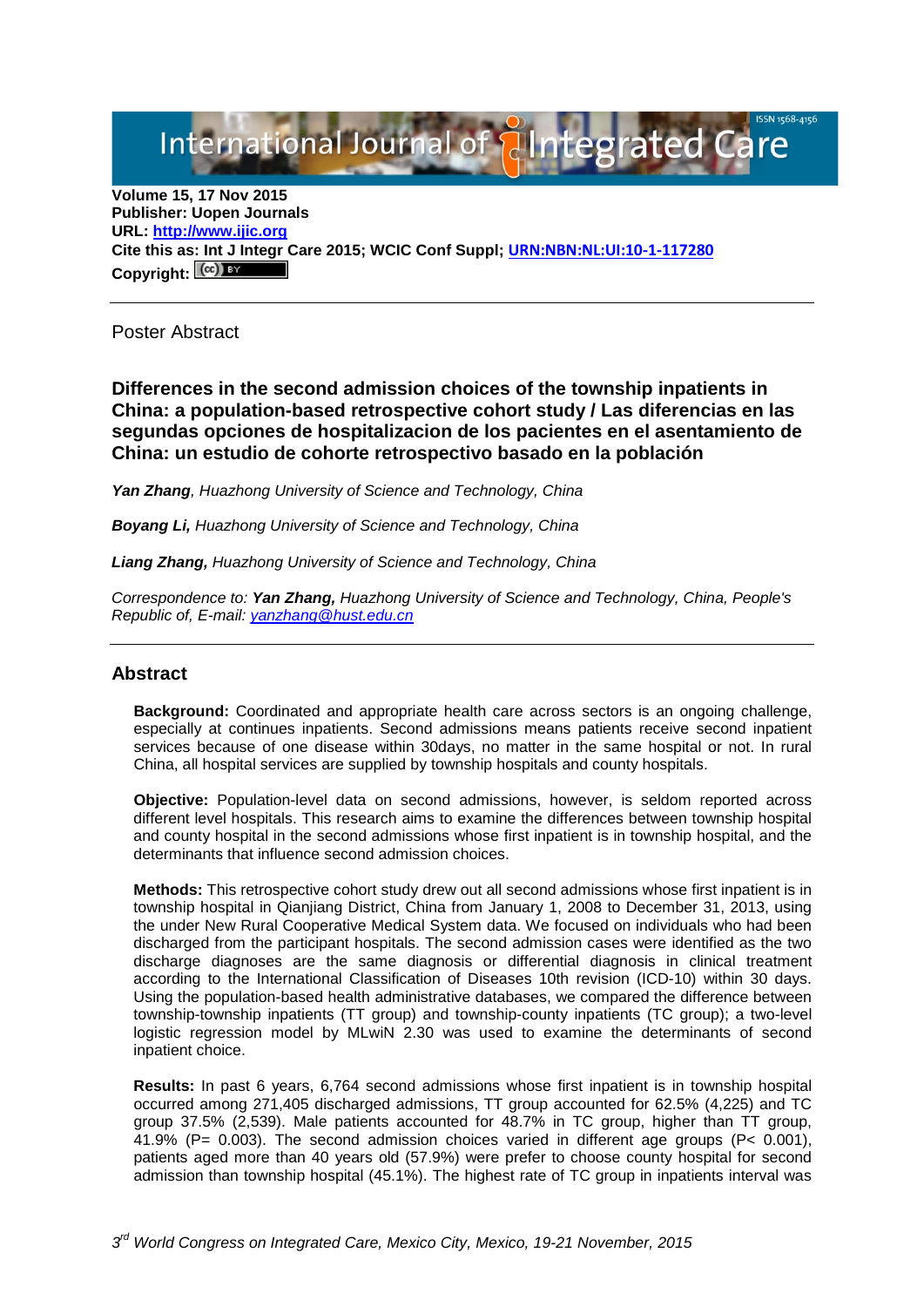fewer 3 days (61.1%), and that of TT group was 16-30 days (50.6%, P< 0.001). TC group mostly occurred for respiratory diseases (37.7%) and digestive diseases (20.3%).The length of stay in first inpatient among TC group was fewer than TT group (6.96 VS 9.23, P< 0.001).There are no significant difference in the distance to county hospital, time cost to county hospital, township hospital capacity and first inpatient expends pre capital between TT group and TC group. Twolevel logistic regression analysis showed that age, distance to county hospital, distance to county hospital, inpatients interval and length of stay in first inpatient were the determinants of second admission choices.

**Conclusions:** Patients whose first inpatient is in township hospital were more likely to choose county hospital for second admission year by year, and TC inpatient is still an important inpatient supply model in rural China. Chinese government should explore the new mechanism to stimulate health personnel supply integrated care between township and county institutions, such as global budget of multi-level institutions on one certain disease.

## **Conference abstract Spanish**

**Antecedentes:** Coordinada y adecuada atención sanitaria a travez de todos los sectores es un desafío permanente, sobre todo en pacientes hospitalizacion continúa. Segunda admision significa que los pacientes reciben segundos servicios de hospitalización a causa de una misma enfermedad dentro de los mismos 30 días, no importa si es el mismo hospital o no. En la China rural, todos los servicios hospitalarios son suministrados por hospitales municipales y hospitales del condado.

**Objetivo:** obtener datos de la Población a nivel de la segunda admisión, sin embargo, rara vez se registraron a través de diferentes categorias de hospitales. Esta investigación tiene como objetivo examinar las diferencias entre el hospital del municipio y los hospitales del condado en la segunda admision cuyo primer paciente interno está en el hospital del municipio, y los determinantes que influyen en la elección de segunda admisión.

**Métodos:** Este estudio de cohorte retrospectivo sacó todos las segundas admisiones cuyo primer paciente interno estubo en el hospital municipio en el Distrito de Qianjiang, China, del 1 enero 2008 a 31 diciembre 2013, utilizando los datos del nuevo sistema médico cooperativo rural. Nos centramos en las personas que habían sido dadas de alta de los hospitales participantes. Los segundos casos de admisión fueron identificados como los diagnósticos de alta en el mismo diagnóstico o diagnóstico diferencial en el tratamiento clínico de acuerdo con la decima Clasificación Internacional de Enfermedades (CIE-10) dentro de los 30 días. El uso de las bases de datos administrativos de salud basados en la población, se comparó la diferencia entre los pacientes hospitalizados municipio-municipio (grupo TT) y los pacientes hospitalizados municipiocondado (grupo TC); un modelo de regresión logística de dos niveles por MLwiN 2,30 se utilizó para examinar los determinantes de la segunda opción para pacientes hospitalizados.

**Resultados:** En los últimos 6 años, 6.764 segundas admisiones cuyo primer paciente interno estar en el hospital del municipio ocurrio entre 271,405 admisiones dadas de alta, el grupo TT representaron el 62,5% (4225) y TC grupo de 37,5% (2539). Los pacientes varones representaron el 48,7% en el grupo TC, más alto que el grupo TT, el 41,9% (p = 0,003). Las segundas opciones de admisión varían en diferentes grupos de edad (p <0,001), pacientes de edad superior a 40 años (57,9%) preferian elegir el hospital del condado para el segundo ingreso a un hospital del municipio (45,1%). La tasa más alta del grupo de TC en el intervalo de pacientes hospitalizados fue menos 3 días (61,1%), y la del grupo TT fue de 16-30 días (50,6%; p <0,001). Grupo TC la mayoría requirio por enfermedades respiratorias (37,7%) y las enfermedades del aparato digestivo (20,3%). La duración de la estancia en la primera paciente interno entre los grupos TC era menos de grupo TT (6,96 vs 9,23, p <0,001). No hay una diferencia significativa en la distancia al hospital del condado, ni de costo o de tiempos en el hospital del condado, con la capacidad hospitalaria de el del municipio y el primer paciente interno gasta capital en las entradas entre el grupo de TT y el grupo TC. Dos niveles de análisis de regresión logística mostraron que la edad, la distancia al hospital del condado, los pacientes hospitalizados y la duración de la estancia en la primera hospitalizacion fueron los factores determinantes de la elección de segunda admisión.